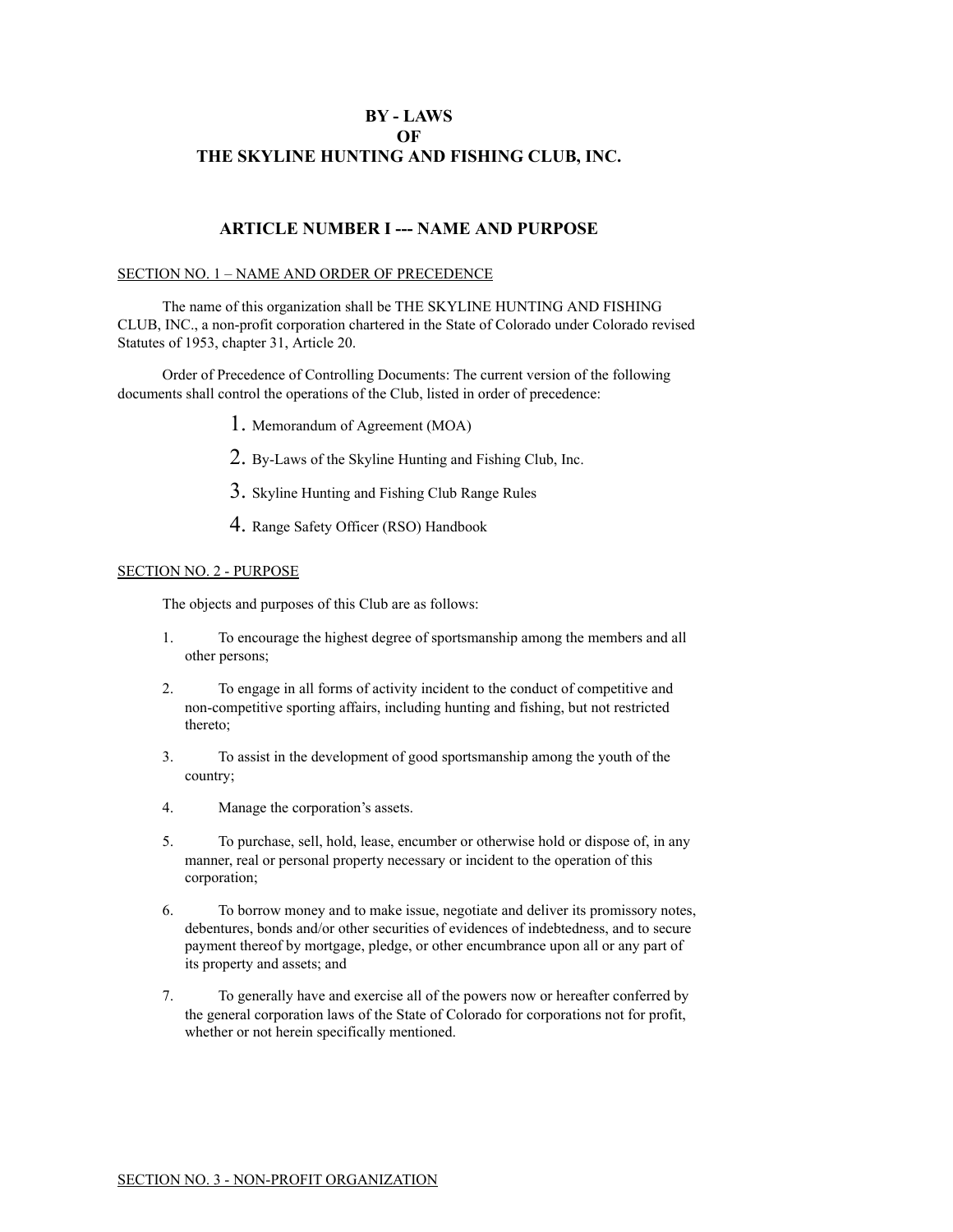No dividend or distribution of the property of this corporation shall be made until all debts are fully paid, and then only upon its final dissolution and surrender of organization and name, nor shall any distribution be made except by a vote of a majority of the members.

# **ARTICLE NUMBER II --- MEETINGS**

#### SECTION NO. 1 - MEETINGS

A calendar of regular meetings shall be established by the Board of Directors, subject to the approval of the Club members, at the beginning of each fiscal year.

## SECTION NO. 2 - SPECIAL MEETINGS

Special meetings of the Club may be held at any time and place upon resolution of the Board of Directors, and the President shall call a special meeting of the Club if fifteen (15) members in good standing sign a written request (email is acceptable) for such a meeting. Such special meetings shall be called within ten (10) days from receipt of such request. Such request, and only the business stated in such request and notice, can be considered and acted upon at such special meetings.

## SECTION NO. 3 - BOARD OF DIRECTOR MEETINGS

Meetings of the Board of Directors may be held at such time and place as the President and Board of Directors may determine, and not less than two (2) days notice indicating time, place, and purpose of such meetings shall be given each member thereof.

Attendance of not less than 50% of the members of the Board of Directors shall constitute a quorum at any meeting of the Board of Directors.

Members of the Board of Directors who cannot attend a Board of Directors meeting, may proxy their vote to another Board of Directors member. No Board member may have more than one (1) proxy vote.

A Board of Director who allows for their proxy vote shall define in writing all of the specific subjects allowed under the proxy. Subjects not defined in writing , the proxy vote shall not be cast.

## SECTION NO. 4 - NOTICE OF MEETINGS

The Club members shall be provided a calendar of the regular meetings by the Corresponding Secretary. Written notice via email stating the purpose of any special meetings shall be provided to the members by the Corresponding Secretary at least four (4) days prior to such meetings.

## SECTION NO. 5 - MEETING QUORUMS

The members present at any meeting of the Club shall constitute a quorum.

## SECTION NO. 6 - VOTE REQUIRED FOR ACTION UPON BUSINESS AND RESOLUTIONS

At any meeting of the Club any action shall require a plurality of the votes represented by the quorum.

### SECTION NO. 7 - VOTING

Each member with dues paid in full for the current year shall be entitled to one (1) vote to any action to be taken by the Club at any regular or special meeting of the Club, other than meetings of the Board of Directors. In the event one cannot be present in person, one may permit another member to vote in one's absence by providing the member with written and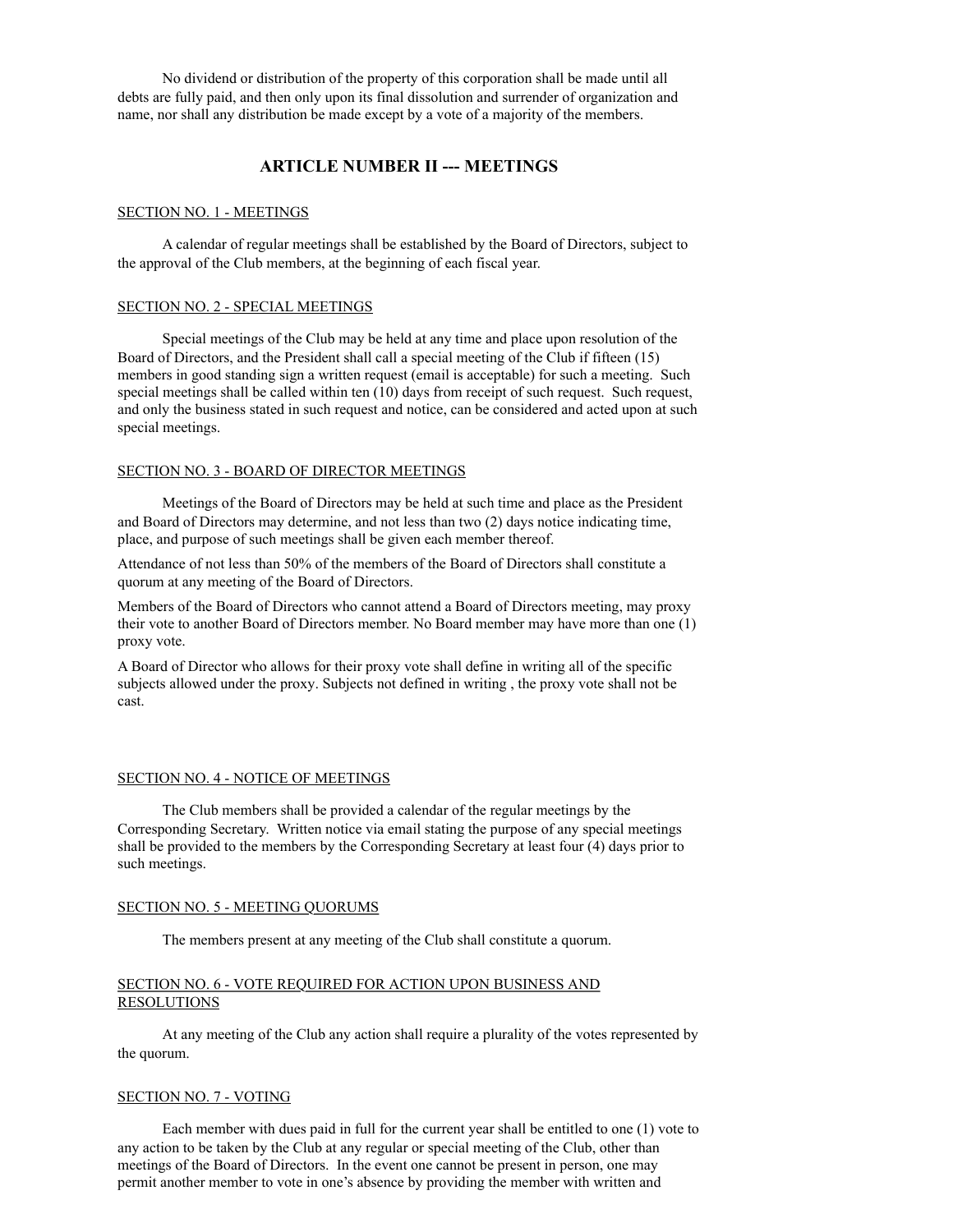signed proxy (email is acceptable).

## SECTION NO. 8 - PURPOSE

To develop training and proficiency programs and events to provide members and families safe, up-to-date and knowledgeable advancement in firearms, archery and fishing activity pursuits.

# **ARTICLE NUMBER III --- MEMBERSHIP**

#### SECTION NO. 1 - CLASSES

There shall be two classes of membership, Regular and Honorary Life memberships, summarized as follows:

### SECTION NO. 2 - REGULAR

Eligible for regular membership is any person who:

(1) is a citizen of the United States; and

(2) has reached his or her eighteenth birthday; and

(3) (i) is employed by Lockheed Martin Corporation or United Launch Alliance, and is stationed or assigned to a work location in the Denver, Colorado area, or is an employee of the United States Government stationed or assigned to work in LM's facilities in the Denver, Colorado area; or

(ii) is retired from Lockheed Martin Corporation, Martin Marietta Corporation, or from United Launch Alliance.

Notwithstanding the foregoing, SHFC may retain as a Regular Member any person who was a member in good standing under membership criteria of the Club in effect prior to the effective date of this Agreement ("grand-fathered" members), until such person's membership otherwise terminates.

#### SECTION NO. 3 - HONORARY LIFE

The Club's Board of Directors may elect Lockheed Martin or United Launch Alliance personnel who are actively employed or retired (whether or not a current Club member), who have performed significant, longterm and outstanding service as honorary life members, provided that not more than 1% of the regular club membership, as of 01 August of any fiscal year, shall be elected as an honorary member during that fiscal year . Notwithstanding the foregoing, SHFC may retain as an Honorary Member any person who was an Honorary Member in good standing under membership criteria of the Club in effect prior to the effective date of this Agreement May 18, 2011 ("grand-fathered" Honorary Members), until such person's membership otherwise terminates .

### SECTION NO 4 – MEMBERSHIP AND INITIATION FEES

Persons may become a regular member of this Club by making application for same, paying the initiation fee and dues as set forth in Article III, Section 4 and 5, and certification that such requirements have been met is so stated by a representative of the Membership Committee at a regular meeting. Effective 01 July 2007 the initiation fee shall be fifty dollars (\$50.00). This initiation fee cannot be refunded, nor can membership be transferred.

#### SECTION NO. 5 - DUES

The dues for a regular member shall be one-hundred dollars (\$100) annually, paid in advance by March 1st of each year during member renewal meetings. Regular members shall be refunded fifty dollars (\$50) of the above annual dues amount upon completion of active service to the club. Active service is defined as 1) holding office for one full year, 2) actively chairing a committee for the full year, or 3) be accredited with five (5) hours of work activity as reported to the Membership Chairman by the committee chairman. The dues refund will be apportioned to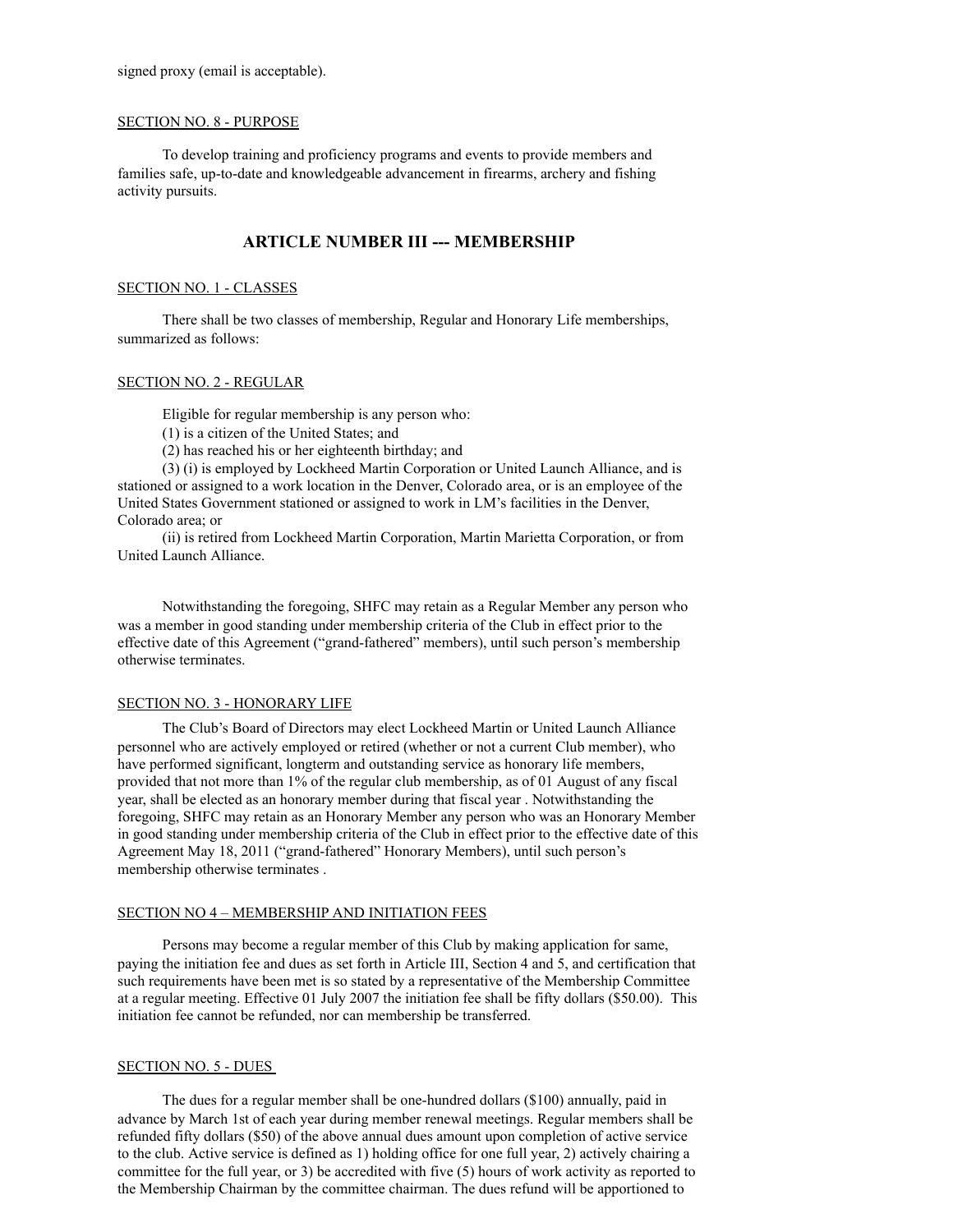the five (5) hours of work activity at the rate of \$10.00 per hour and refunded accordingly. A regular member who does not perform active service to the Club by participating in any of the three previously mentioned service categories will not receive any refund of dues. Honorary life members shall not be required to pay dues and shall be entitled to all Club privileges.

New members after March 1st of any year shall pay the appropriate dues at a rate of \$8.33 per month for the balance of that year.

The Club treasurer shall hold one-half  $(1/2)$  of member's dues collected during the year in a separate account for payment of service refunds. At the end of the year, the balance of unearned service refunds will revert to the Club Treasury for use as operating funds. There shall be no special monetary assessments of members. Paid dues cannot be refunded or transferred from one member to another except as previously specified in this section.

## SECTION NO. 6 - NOTIFICATION OF EXPIRATION

The Secretary shall notify the membership via email and club web site, at least thirty (30) days prior to the date on which membership expires. If membership is not renewed ninety (90) days after expiration date, the member shall be dropped from the rolls and may not become a member again until he or she has made application and again paid the initiation fee and (1) one year's dues in advance, the same as a new member.

### SECTION NO. 7 – MEMBERSHIP REQUIREMENTS

All persons applying for membership must complete the Safety Exam and Liability Release, and the amended Range Orientation Checklist (attached and incorporated as Exhibit "C") must be completed. The range checklist certifies that range orientation has taken place and that members will follow all applicable rules and safety procedures. Prior to use of firearms at the range, all guests must possess and show to the Range Safety Officer a certificate of Hunter's Safety, a certificate of Firearms Safety, or equivalent certification, and must complete the Liability Release Form for Guests, including listing the names of minor children included in each release.

### SECTION NO. 8 - TERMINATION OF ELIGIBLE STATUS

New members must acknowledge by their signature and a SHFC member's witness signature that he/she acknowledges that violation of SHFC rules ( including but not limited to unsafe behavior and unsportsmanlike conduct), Lockheed Martin policies, applicable local, State or Federal laws and regulations may be cause for revocation of range use privileges, expulsion from the SHFC, or further action by Lockheed Martin Corporation, United Launch Alliance, the US Government, or other employers, which retain full authority to undertake disciplinary action concerning any of their respective employees under applicable policies and procedures for any action or omission of their employees during SHFC activities.

## **ARTICLE NUMBER IV --- OFFICERS**

#### SECTION NO. 1 - OFFICERS

Elected officers shall consist of a President, Vice President, Recording Secretary, Corresponding Secretary, and Treasurer. Along with the annually elected officers, the Board of Directors have the positions of; Past President, and the three (3) Board of Directors who are elected to a rotating three year term.

All officers shall be members of the SHFC Board of Directors.

#### SECTION NO. 2 - ELECTION

Election of officers shall be held at the last regular meeting of the fiscal year. A nominating committee shall be appointed by the Board of Directors at least one month prior to the election meeting for the purpose of recommending suitable candidates for office. Prior to the election, a meeting will be set aside to accept nominations from the floor. The nominations for each office may be closed if at least one candidate has been nominated. Officers shall be elected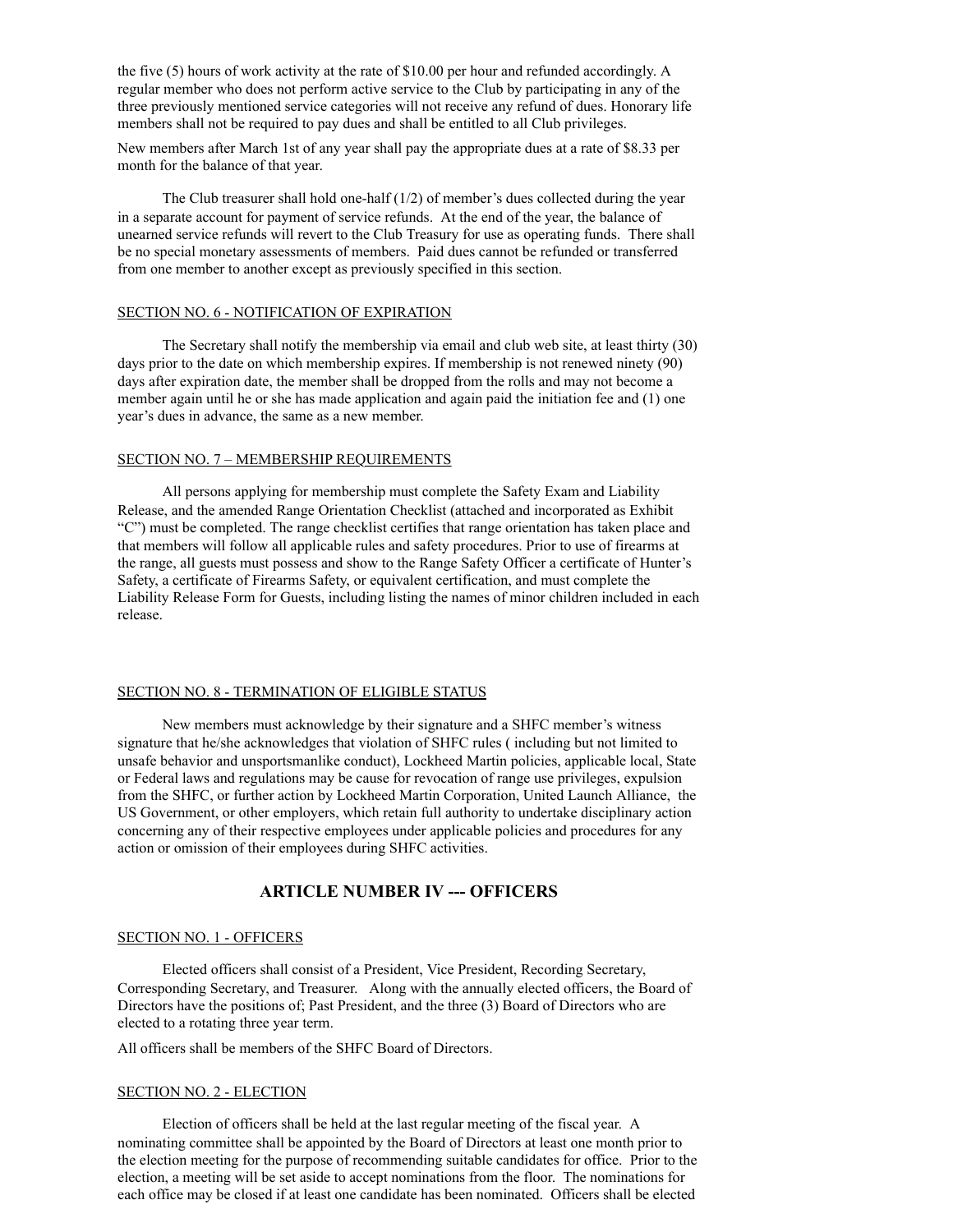by a plurality of the ballots cast. Ballots for candidates running unopposed must provide for a "Yes" or "No" vote to determine a plurality. The Corresponding Secretary shall provide every member in good standing with a ballot at least seven days prior to the last regular meeting of the fiscal year. The ballots shall be returned by mail or email.

Officers shall be elected for a term of one year commencing with the first meeting in the fiscal year. The President and the Past President shall not succeed him or herself in the same office. All other officers may succeed themselves in the same office.

### SECTION NO. 3 - VACANCIES

In case of vacancy by death or resignation or when an elected officer shall have been absent three (3) consecutive regular meetings of the Club without an excuse satisfactory to the Board of Directors, the President shall declare the office vacant. Such vacancy of office shall be filled by appointment by the Board of Directors until the next annual election. If the office of President becomes vacant, the Vice President shall automatically become President for the remainder of the term and the office of Vice President shall be filled as prescribed above.

#### SECTION NO. 4 - DUTIES OF OFFICERS

PRESIDENT - It shall be the duties of the President to conduct all regular and special meetings, appoint committees, temporary or standing, and preside at all meetings of the Board of Directors. He or she shall be an exofficio member of all committees, and shall receive the minutes of all meetings of all committees. He or she shall have a vote at all regular and special meetings of the Club and the Board of Directors, but not of the committees. He or she shall, whenever possible, represent the Club at conferences and other public gatherings, or may have the power to appoint any other member of the Club to represent him at said meeting. He or she shall receive no salary, but may be paid reasonable traveling expenses, when authorized and approved by the Board of Directors. The President shall ensure all company identified data requirements and actions are acted upon in a timely manner depending upon the severity and ensure all Club data requirements are satisfied for the annual company working group meeting and letter of continued operations. The President shall preside over the collection and counting of voting for the following years Board of Director officers.

VICE PRESIDENT - It shall be the duty of the Vice President to aid and assist the President at all regular and special meetings. He or she shall assume the duties of the President in the absence of the President, and/or when requested to do so by the President. He or she shall be the permanent chairman of the Membership Committee. He or she shall have a vote at regular and special meetings of the Club and Board of Directors. He or she may enlist any member to assist in these duties. He or she shall ensure compliance with the Memorandum of Agreement, Item 12. Purchasing of Firearms, and shall ensure strict compliance with the club's Federal Firearms License (FFL) requirements.

RECORDING SECRETARY - It shall be the duty of the Recording Secretary to keep all minutes of all meetings, regular, special or executive. He or she shall read the minutes of the past meeting at each current meeting. It shall be his or her duty to see that all members are provided access to the MOA, Range Rules and By-Laws of the Club. He or she shall provide the LM Representative the information required by Memorandum of Agreement, Organizational Responsibilities, Item 1 by May  $1<sup>st</sup>$  of each year. He or she shall have a vote at regular and special meetings of the Club and Board of Directors. He or she may enlist any member to assist in these duties.

CORRESPONDING SECRETARY - It shall be the duty of the Corresponding Secretary to conduct all correspondence as directed by the officers and Board of Directors and keep a file copy of same. He or she must also provide each Club member a calendar of regular meetings, Monthly newsletter and notices of all special meetings and such special notices as the Board of Directors may from time to time direct. He or she shall have a vote at regular and special meetings of the Club and Board of Directors. He or she may enlist any member to assist in these duties. He or she will assure that the club web site is updated and maintained.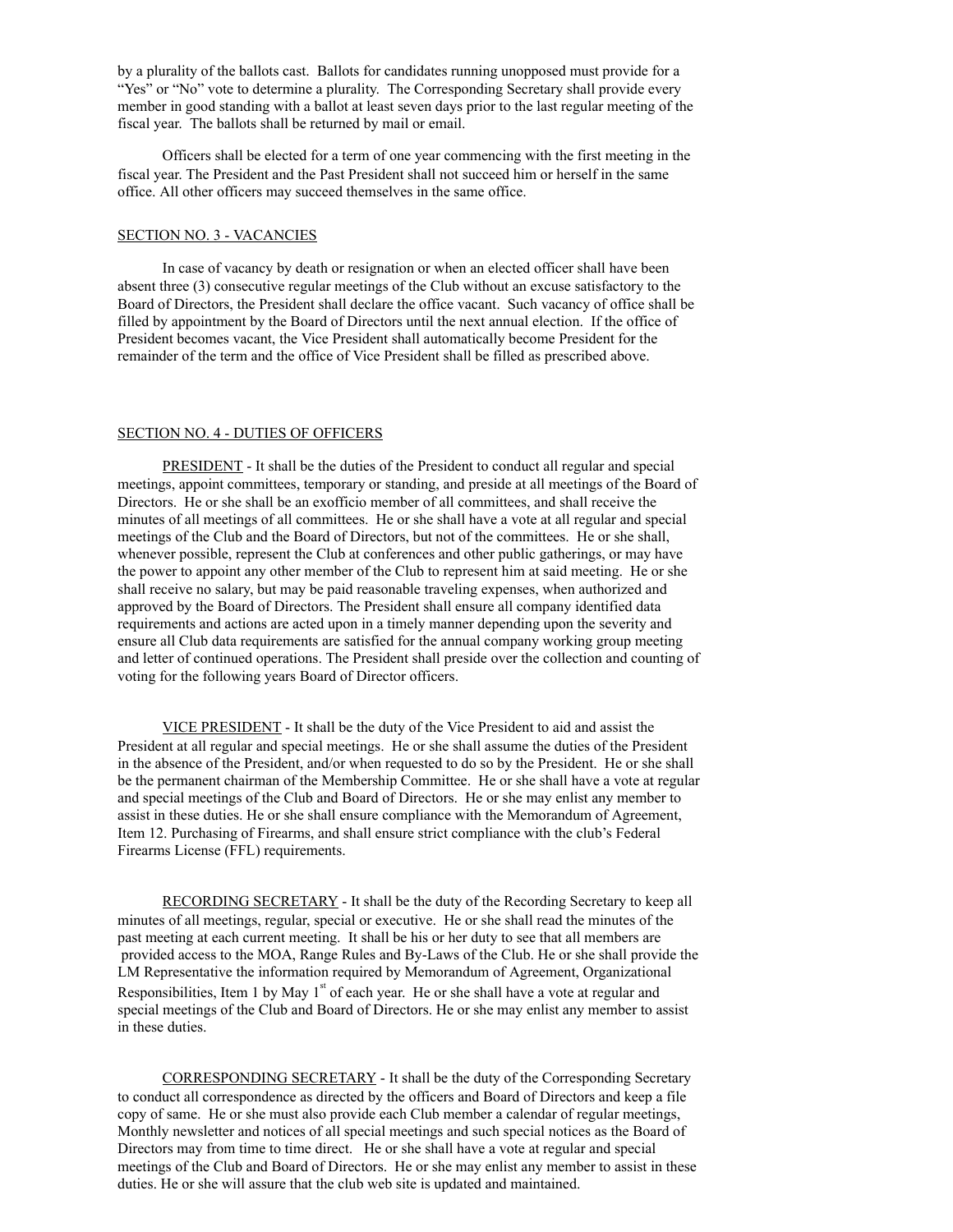TREASURER - The Treasurer shall keep a record of all financial transactions, receive all funds from initiation fees, regular membership dues and any special grants, receive all funds belonging to the Club and shall ensure deposit in the Club account in a federally insured, regular incorporated bank or Credit Union as soon thereafter as practical. All expenditures approved by the Club shall be paid by check, such checks to bear the signature of an authorized SHFC representative. It shall be the Treasurer's duty to present a report to the membership when requested to do so by the Board of Directors. He or she shall have a vote at regular and special meetings of the Club and Board of Directors. He or she shall render a report of all transactions at each regular meetings of the Club and Board of Directors.

Past President - The Past President position is occupied by the prior year President. The past President shall provide bi-year continuity and shall be an advisor to the current Board of Directors. He or she shall have a vote at regular and special meetings of the Club and Board of Directors.

Directors - The Directors shall consist of three  $(3)$  positions who hold a rotating three  $(3)$ year term. The oldest of the Directors positions shall be opened as part of the annual nominating and voting process. The Directors are advisors to the Board of Directors due to having multi-year experience of the Clubs activities. He or she shall have a vote at regular and special meetings of the Club and Board of Directors.

#### SECTION NO. 5 - NON-POLITICAL STANDARD

No elected or appointed natural resource conservation official of the State of Colorado, or the Nation, whether salaried or non-salaried, shall hold any office, or serve on any committee of the Club. Upon acceptance of any political office by any officer of the Club, he or she shall automatically relinquish his or her Club office, and the vacancy shall be filled as provided in Article No. IV, Section No. 3.

# **ARTICLE NUMBER V --- BOARD OF DIRECTORS**

### SECTION NO. 1 - GENERAL POWERS

The business and property of this corporation shall be managed and controlled by the Board of Directors, and it shall exercise all such powers of the corporation and do any and all such lawful acts and things as are not by statute or by Certification of Incorporation or by these By-Laws or MOA prohibited, directed or required to be exercised or done by the membership, without prejudice to such general powers and other powers conferred by statute, by Certificate of Incorporation, and by these By-Laws; which shall include the power to purchase, or otherwise acquire for the corporation, any property, rights, or privileges which the corporation is authorized to acquire, at such price or consideration and generally on such terms and conditions as they think proper and fitting; and to create, make, and issue mortgages, bonds, deeds of trust, negotiable or transferable instruments and securities secured by mortgage or otherwise, and to do every and all acts and things necessary to effect the same.

It shall have the authority to develop plans for cooperation with other organizations interested in the objectives of the Club, and take all steps it deems necessary or advisable to carry out any of these objectives.

#### SECTION NO. 2 - MEMBERS

The Board of Directors shall be composed of all the elected Club officers five (5), three (3) members elected at large, and the retiring President of the Club.

#### SECTION NO. 3 - TENURE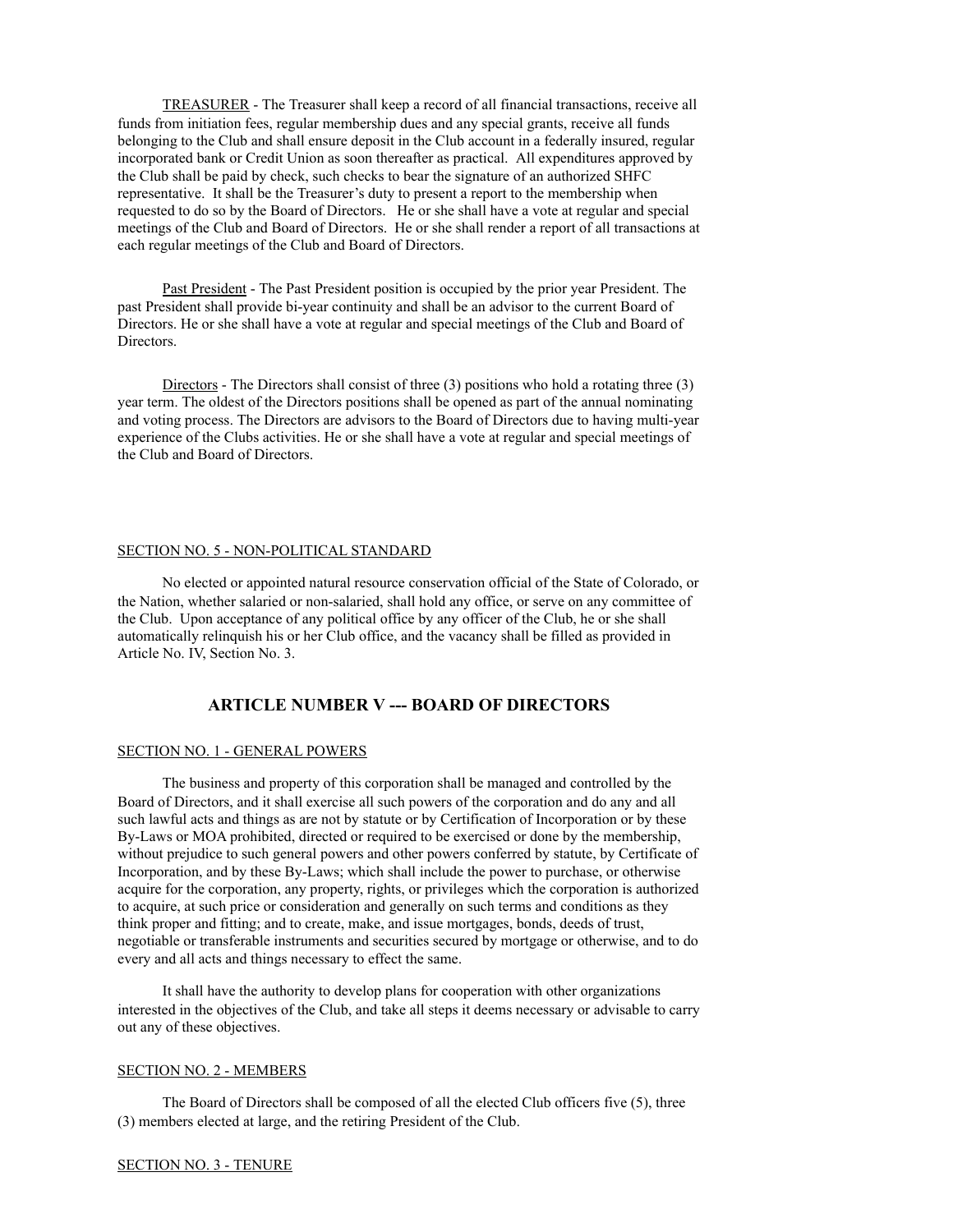- 1. Elected officers shall serve a term coinciding with their term of office.
- 2. The Lockheed Martin Corporation, if it so desires, may appoint at the request of the Board of Directors, a representative who shall act in the capacity of an advisor to the Club.
- 3. The elected members, i.e. Directors, shall serve a three-year term, one member to be elected each year, with two carrying over.
- 4. The prior year President of the Club shall serve for one (1) year as Past President.

# **ARTICLE NUMBER VI --- COMMITTEES**

## SECTION NO. 1 - COMMITTEES

There shall be ten (10) standing committees, namely: Hunting, Fishing, Shooting, Social, Purchasing, Archery, Youth, Community Support, Education, and Safety. Additional committees or subcommittees shall be created by the Board of Directors as required.

## SECTION NO. 2 - DUTIES OF STANDING COMMITTEES

| HUNTING -                 | This Committee shall plan and provide information for hunting<br>activities                                                                                                                                                                                                                                                     |
|---------------------------|---------------------------------------------------------------------------------------------------------------------------------------------------------------------------------------------------------------------------------------------------------------------------------------------------------------------------------|
| FISHING -                 | This Committee shall plan and provide information for fishing<br>activities.                                                                                                                                                                                                                                                    |
| SHOOTING -                | This Committee shall organize and supervise all activities on all<br>ranges that utilize firearms.                                                                                                                                                                                                                              |
| SOCIAL-                   | This Committee shall be responsible for any social activities of the<br>Club.                                                                                                                                                                                                                                                   |
| <b>ARCHERY -</b>          | This Committee shall plan and provide information for archery<br>activities, organize and supervise all activities on all ranges that utilize<br>archery equipment.                                                                                                                                                             |
| PURCHASING -              | This Committee shall be responsible for providing the<br>membership with an opportunity of purchasing sporting equipment<br>through the most favorable outlet cost-wise and shall control and<br>supervise all procedures thereto.                                                                                              |
| YOUTH-                    | This committee shall responsible for providing youth, both individually<br>and as groups (including Boy Scouts of America), instruction in the<br>proper understanding of shooting disciplines to include shotgun, rifle,<br>and airgun.                                                                                        |
| <b>COMMUNITY SUPPORT-</b> | This committee shall conduct activities to support the<br>community through events and access to the ranges for law<br>enforcement, church, school, or other community activities that may<br>wish to pursue a better understanding and proficiency in the enjoyment<br>of firearm and archery activities, hunting and fishing. |
| <b>EDUCATION-</b>         | This committee shall responsible for ensuring that training and<br>education actions for Hunter Safety (both Archery and Rifle), Annual<br>Safety training and exams, Youth Shooting, and NRA Classes are<br>conducted in accordance with the established curriculum or protocols<br>appropriate to the activity.               |
|                           | SAFETY & COMPLIANCE-This committee shall be responsible for evaluating safety<br>issues and makes appropriate real-time recommendations to implement<br>ongoing improvements to the SHFC safety program. This committee                                                                                                         |

shall formally convene at least once a quarter to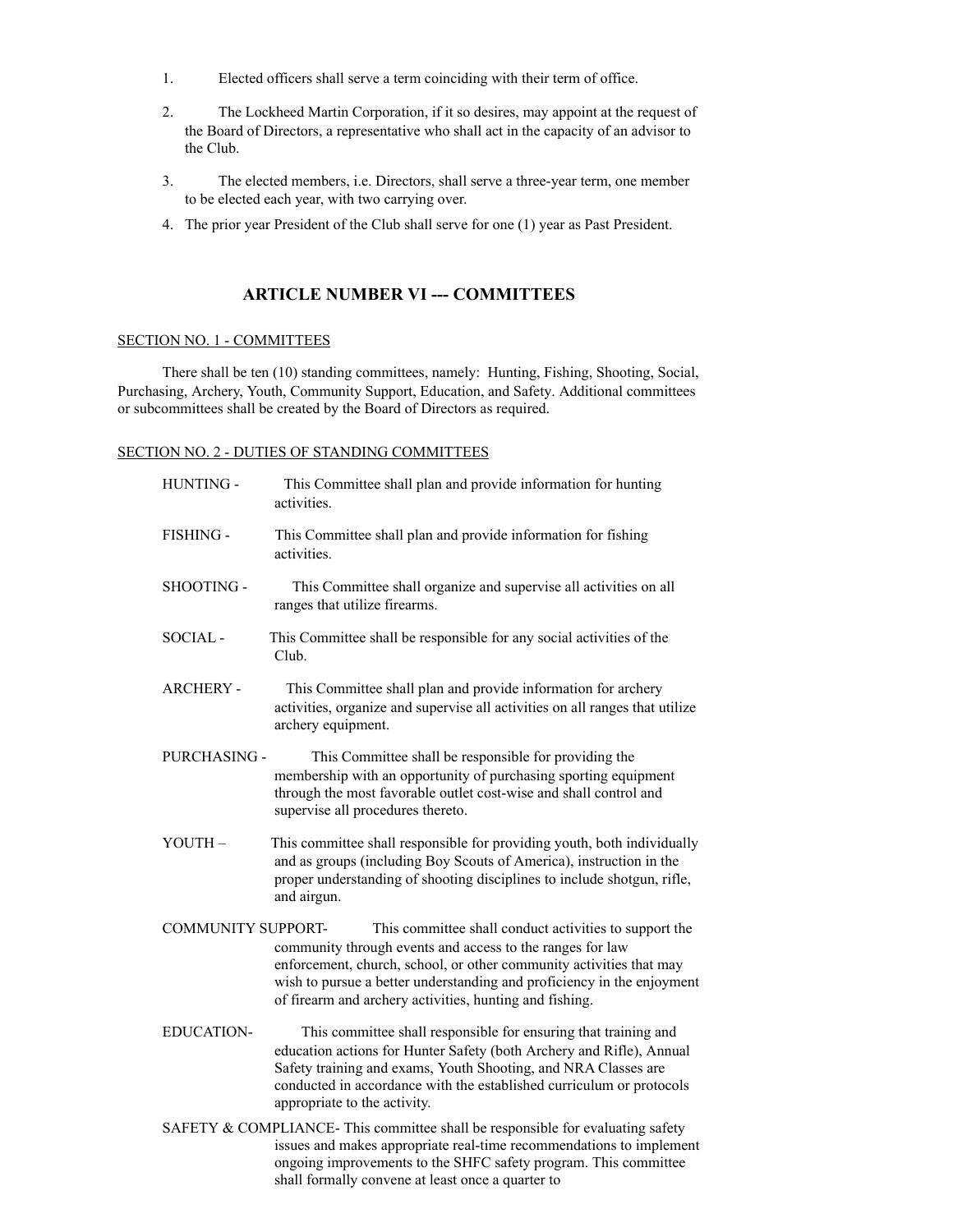# **ARTICLE NUMBER VII --- FISCAL YEAR**

The fiscal year of the Club shall begin annually on the first (1st) day of March.

# **ARTICLE NUMBER VIII --- CLUB FINANCES**

## SECTION NO. 1 - CLUB FUNDS

Funds of the Club may be invested in property, supplies, and/or securities approved by the Board of Directors.

## SECTION NO. 2 - INDEBTEDNESS

In event funds must be raised by borrowing for the purposes of financing purchases and/or improvements of real estate, buildings, and facilities of said Club, as authorized in the Charter, the said indebtedness shall be secured by notes, bonds, or other instruments of indebtedness. Said certificates of indebtedness shall bear interest not to exceed six (6) per cent per annum, interest to be paid annually at the end of each fiscal year. The assets of the club may be used to redeem said certificates of indebtedness after one (1) year from issue date for the purchase price plus accrued interest. The certificate to be redeemed shall be selected by lot. Any certificates of indebtedness sold to non-members shall be placed under the most advantageous condition possible. The issue and redemption of all certificates of indebtedness shall be the responsibility of the Board of Directors.

#### SECTION NO. 3 - DISSOLUTION OF CORPORATION

Dissolution of the corporation shall be in accordance with the Charter and the corporate laws of the State of Colorado. Any assets remaining after the discharge of all legal debts and liabilities shall be distributed in accordance with the Laws of the State of Colorado.

#### SECTION NO. 4 – BIENNIAL INDEPENDENT AUDIT

The Board of Directors shall ensure that a qualified auditor, independent from the club, conducts an audit of the club finances on a biennial basis toward the end of the fiscal calendar in even numbered years beginning in 2012. The Board of Directors shall authorize an out of cycle financial audit as required.

# **ARTICLE NUMBER IX --- ORDER OF BUSINESS**

THE ORDER OF BUSINESS SHALL BE:

- 1. Roll Call of Officers
- 2. Reading of Minutes
- 3. Secretary's Report of Communications
- 4. Treasurer's Report
- 5. Committees' Reports
- 6. Unfinished Business
- 7. New Business
- 8. Good of the Club
- 9. Adjournment